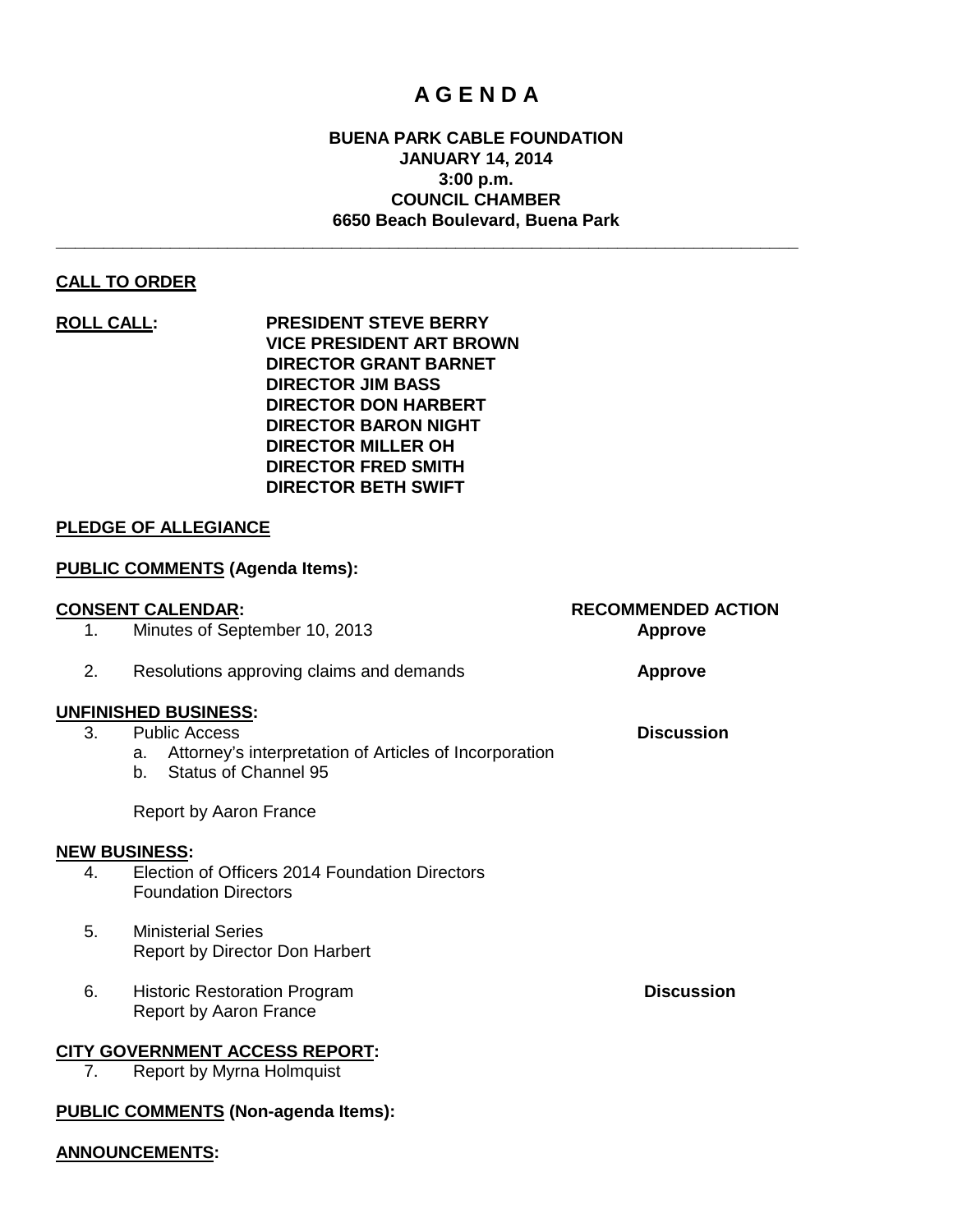**ADJOURNMENT:** Next meeting is scheduled for Tuesday, February 11, 2014 at 3:00 p.m.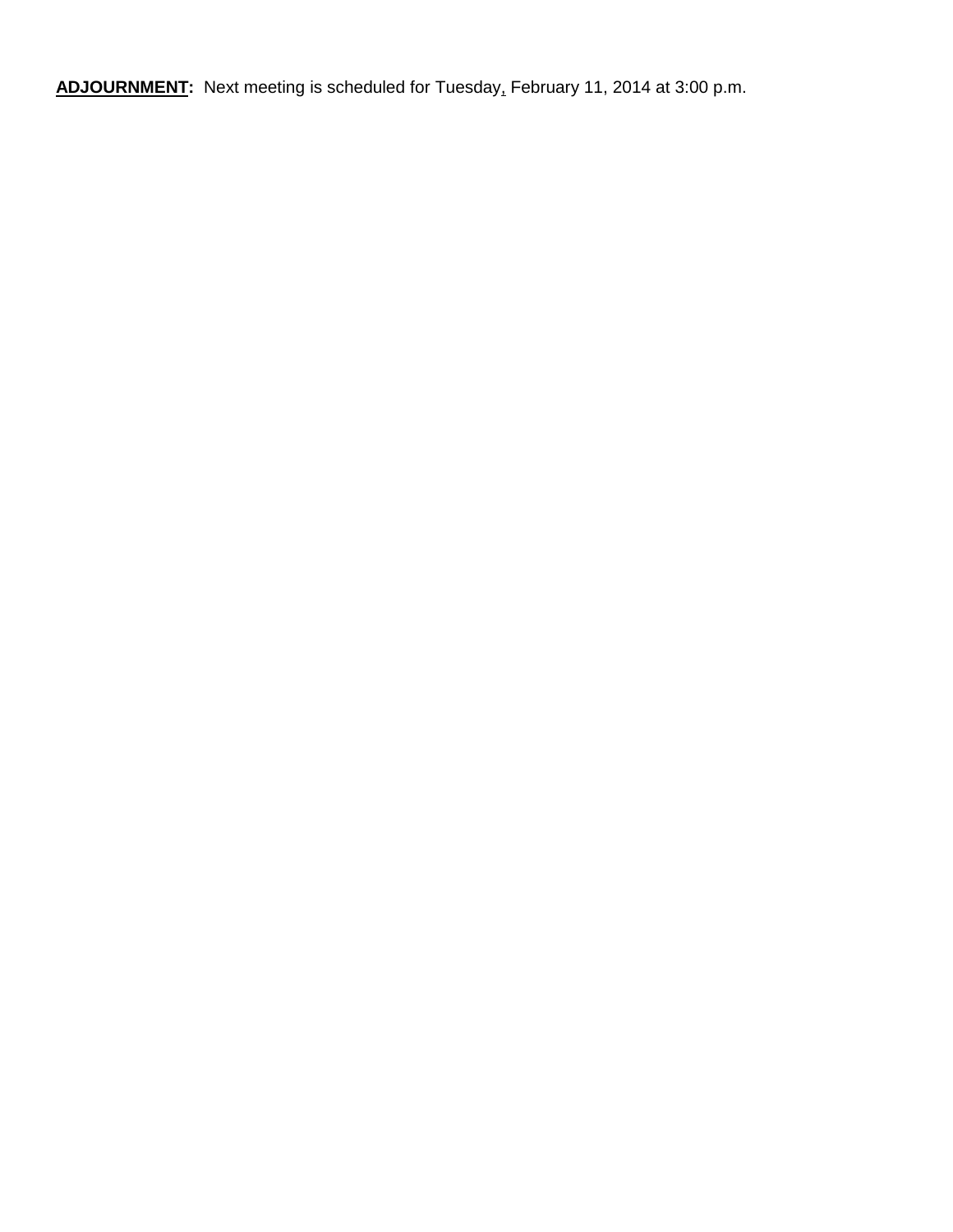#### **BUENA PARK CABLE FOUNDATION MINUTES OF MEETING September 10, 2013**

President Steve Berry called the Buena Park Cable Foundation Meeting of September 10, 2013 to order at 4:00 p.m. in the Council Chamber, 6650 Beach Boulevard, Buena Park, California.

# **ROLL CALL:**

Barnet, Bass, Berry, Brown, Harbert, Night, Smith and Swift. ABSENT: Oh

# **ALSO PRESENT:**

Myrna Holmquist, Communications and Marketing Manager, Aaron France, Asst. to the City Manager and Marsha Cook, Executive Assistant.

#### **PLEDGE OF ALLEGIANCE**

Director Steve Berry led the Pledge of Allegiance to the flag.

#### **PUBLIC COMMENTS (Agenda Items):**

There were no public comments.

#### **CONSENT CALENDAR:**

#### **MINUTES OF JUNE 11, 2013**

MOTION to Approve: Harbert/Barnet AYES: Barnet, Bass, Berry, Brown, Harbert, Night, Smith and Swift NOES: None ABSENT: Oh

#### **RESOLUTION APPROVING CLAIMS AND DEMANDS**

| MOTION to Approve: | Barnet/Smith                                                |
|--------------------|-------------------------------------------------------------|
| AYES:              | Barnet, Bass, Berry, Brown, Harbert, Night, Smith and Swift |
| NOES:              | <b>None</b>                                                 |
| ABSENT:            | Oh.                                                         |

#### **UNFINISHED BUSINESS**

Public Access Channel 95 – Asst. to the City Manager Aaron France reported that he was told by Time Warner that the public access channel was no longer in service as of May 2013, noting that there had been no response from the citizens of Buena Park as a result. He reminded Directors that it would cost approximately \$30,000 to build the infrastructure to provide that channel for Buena Park viewers. And, he added that staff would not make the recommendation to do so.

Paul Carroll noted that he thought the public access channel was still operating in Buena Park. He further asked Directors to keep the public access channel on the air as a valuable asset to the community. Additionally, he offered to donate his time and equipment to facilitate that request.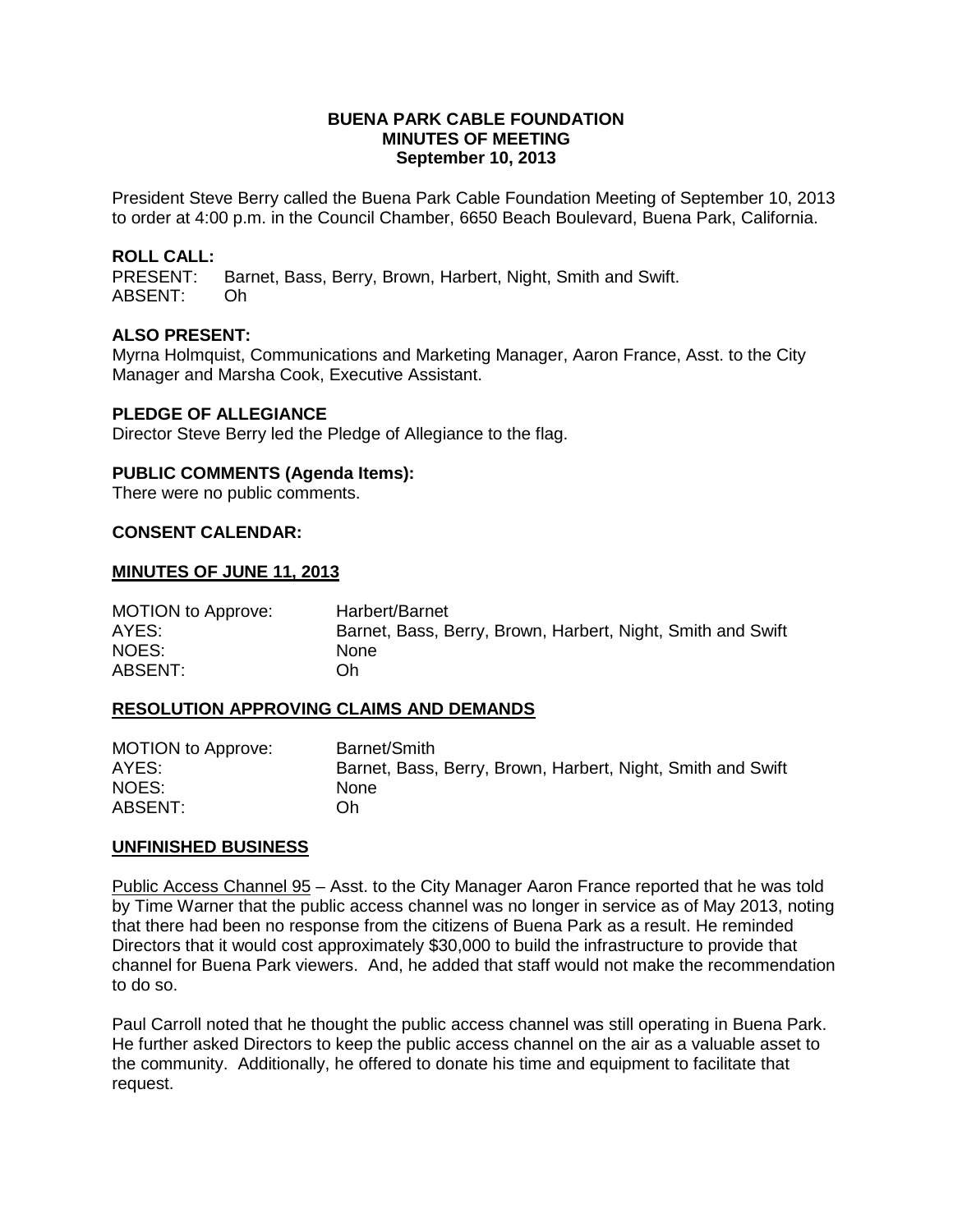BUENA PARK CABLE FOUNDATION September 10, 2013 PAGE 2

Grant Barnet suggested that if the community indicated their desire to have a public access channel, an effort could be made to maintain and operate it.

Baron Night reported that he thought if the City of Buena Park requested that Time Warner maintain the channel, they were obligated to provide it (not the programming, just the channel).

Myrna Holmquist reminded Directors that they have control over programming on BPTV, but would not control the content on Channel 95, and to consider the responsibility and liability that the City of Buena Park would be assuming.

Art Brown added that because of court rulings public access cannot be censored.

Aaron France reported that the City's attorney said the Buena Park Cable Foundation would still have a function, even if public access went away; dispersing funds, awarding scholarships, etc.

In response to a question by President Berry, Myrna Holmquist read from the Articles of Incorporation which states; "……..such activities and purposes shall include but not be limited to the following: fostering and promoting social and civic advancement through activities related to cable communications by (1) producing access programming and providing funds for the production, control and scheduling of access programming; and (2) awarding prizes, scholarships and other incentives for students interested in communications. The Corporation's purposes, however, are in all respects limited to those purposes permitted by section 501(c)(3) of the Code."

Art Brown requested that the City's attorney interpret the Articles of Incorporation to determine how they relate specifically to public access, and for the staff to determine the status of Channel 95, and the cost by the city to operate it, in addition to the liability thereof.

| <b>MOTION to Approve:</b> | Brown/Harbert                                               |
|---------------------------|-------------------------------------------------------------|
| AYES:                     | Barnet, Bass, Berry, Brown, Harbert, Night, Smith and Swift |
| NOES:                     | <b>None</b>                                                 |
| ABSENT:                   | Ωh                                                          |

Grant Barnet proposed using the Buena Park High School studio as a primary studio, while exploring the feasibility of using other locations such as the Women's Club or the Community Center as alternate locations.

| <b>MOTION to Approve:</b> | Barnet/Night                                                |
|---------------------------|-------------------------------------------------------------|
| AYES:                     | Barnet, Bass, Berry, Brown, Harbert, Night, Smith and Swift |
| NOES:                     | <b>None</b>                                                 |
| ABSENT:                   | Oh                                                          |

#### **NEW BUSINESS**

Review Scholarship Program – Myrna Holmquist distributed a packet of information for review and recommendations, including the scholarship application, and asked the directors for their input. She noted that the subcommittee met and recommended that the scholarship award be made earlier than June, to allow seniors to be recognized prior to graduation.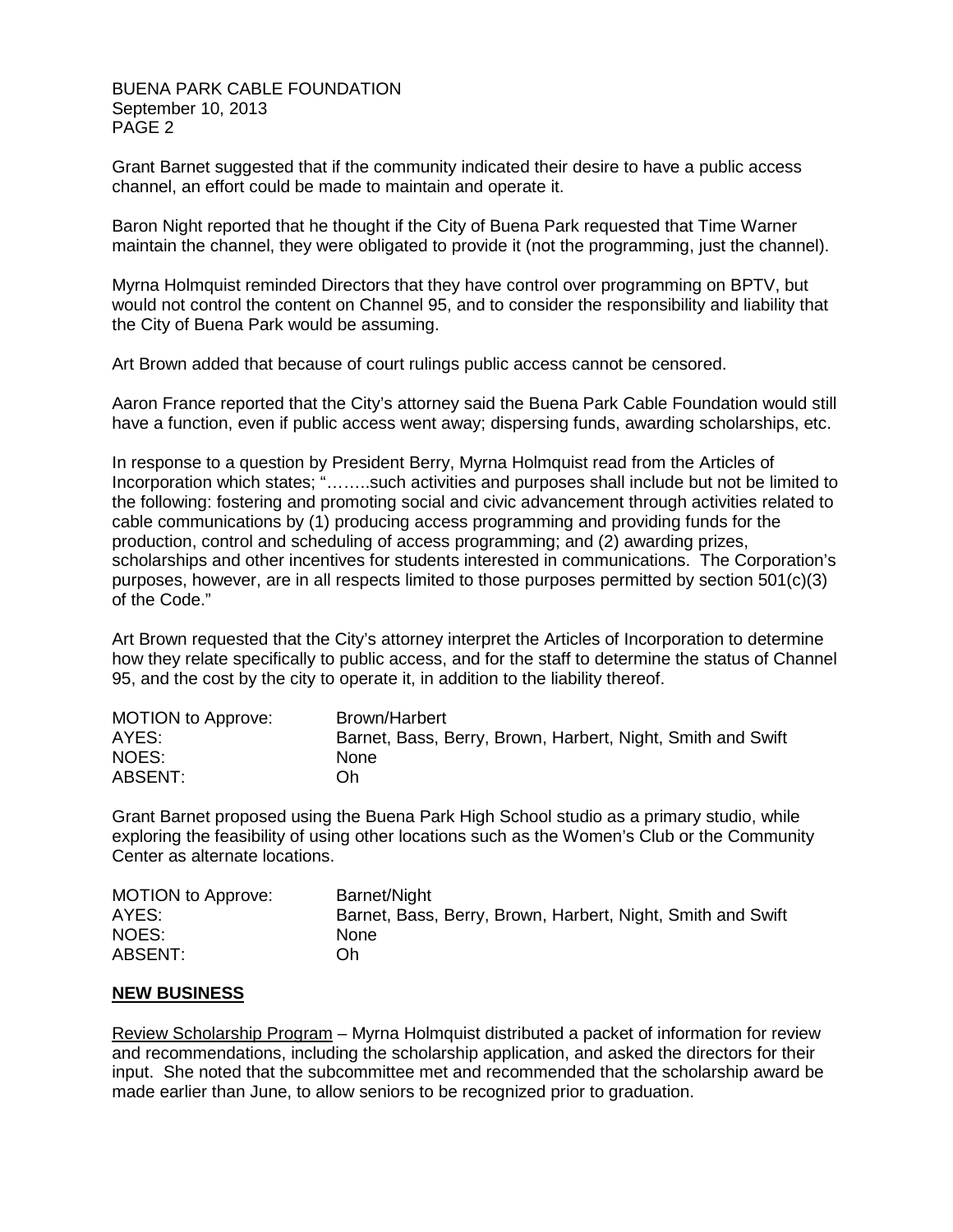BUENA PARK CABLE FOUNDATION September 10, 2013 PAGE 3

Additionally, the subcommittee (Holmquist, Barnet, Brown, Night & Swift) discussed changing some of the program guidelines based on previous year's programs, to increase participation and tried to better identify what "communications" meant. It was the consensus of the subcommittee that guidelines need to be established to better define the criteria. Discussion also occurred about how to best present the scholarship checks, however, no recommendations were made to change the current procedures.

It was the consensus of the Directors to modify the scholarship dates as follows:

- Applications mailed in November 2013
- Application deadline moved to March 3, 2014
- Subcommittee meeting in March 2014
- Award of scholarships April 8, 2014 City Council Meeting

2014 Director's Meeting Schedule – Aaron France reviewed the 2014 Director's Meeting Schedule.

Subcommittee to study establishment of a studio in Buena Park - It was the consensus of the Directors to appoint a subcommittee to meet and discuss the location and operation of a studio, the members being; Baron Night, Grant Barnet and Jim Bass, with Paul Carroll as a consultant.

| <b>MOTION to Approve:</b> | Night/Barnet                                                |
|---------------------------|-------------------------------------------------------------|
| AYES:                     | Barnet, Bass, Berry, Brown, Harbert, Night, Smith and Swift |
| NOES:                     | None                                                        |
| ABSENT:                   | Oh                                                          |

# **CITY GOVERNMENT ACCESS REPORT**

Myrna Holmquist reported that programming currently running on BPTV includes Inside Buena Park - a Taste of West Orange County, Super Senior Saturday at the Senior Center, Silverado Days promos, Inside Buena Park on Peanut Baseball, Inside Buena Park at the Premier Exhibition ribbon cutting and tour of Bodies and the Titanic, City Council, Crime Watch, coverage of the Unsung Hero, pre-production has begun on the Fall Edition of Buena Park Today and the upcoming food drive benefitting Giving Children Hope, a Library production, and new edition of The Mayor's Show.

#### **PUBLIC COMMENT (Non-agenda Items):**

Paul Carroll thanked the Directors for their hard work.

#### **ANNOUNCEMENTS:**

Grant Barnet asked that an update and report on the Ministerial Series be scheduled for the January 2014 agenda.

In response to a question by President Berry, Myrna Holmquist reported that the Intern candidate was not in attendance at the meeting because of a family medical issue.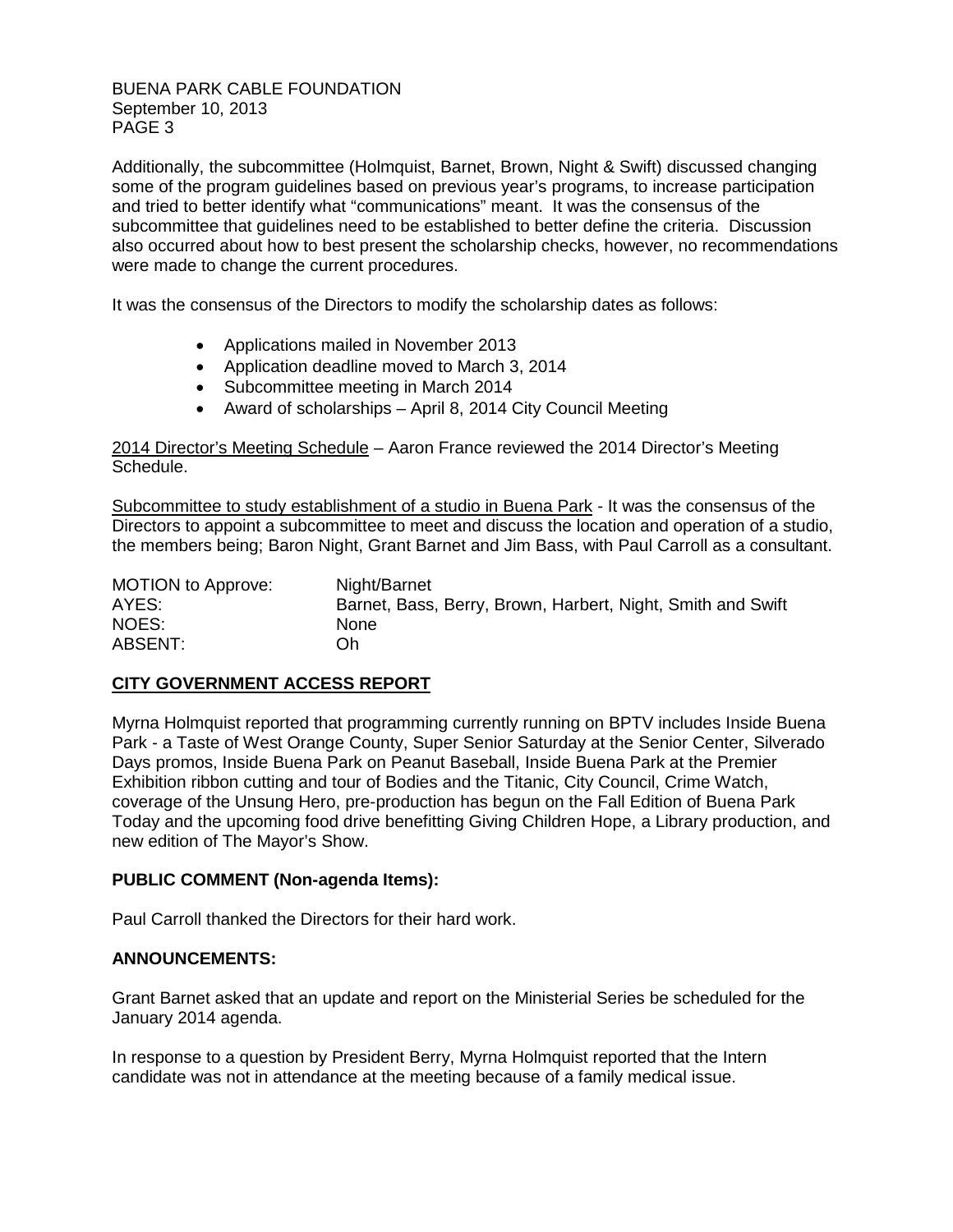BUENA PARK CABLE FOUNDATION September 10, 2013 PAGE 4

# **ADJOURNMENT:**

There being no further business, the meeting was adjourned at 3:57 p.m. The next meeting is scheduled for January 14, 2014 at 3:00 p.m.

# **ATTEST:**

\_\_\_\_\_\_\_\_\_\_\_\_\_\_\_\_\_\_\_\_\_\_\_\_\_\_\_ \_\_\_\_\_\_\_\_\_\_\_\_\_\_\_\_\_\_\_\_\_ Marsha Cook, Exec. Asst. Steve Berry, President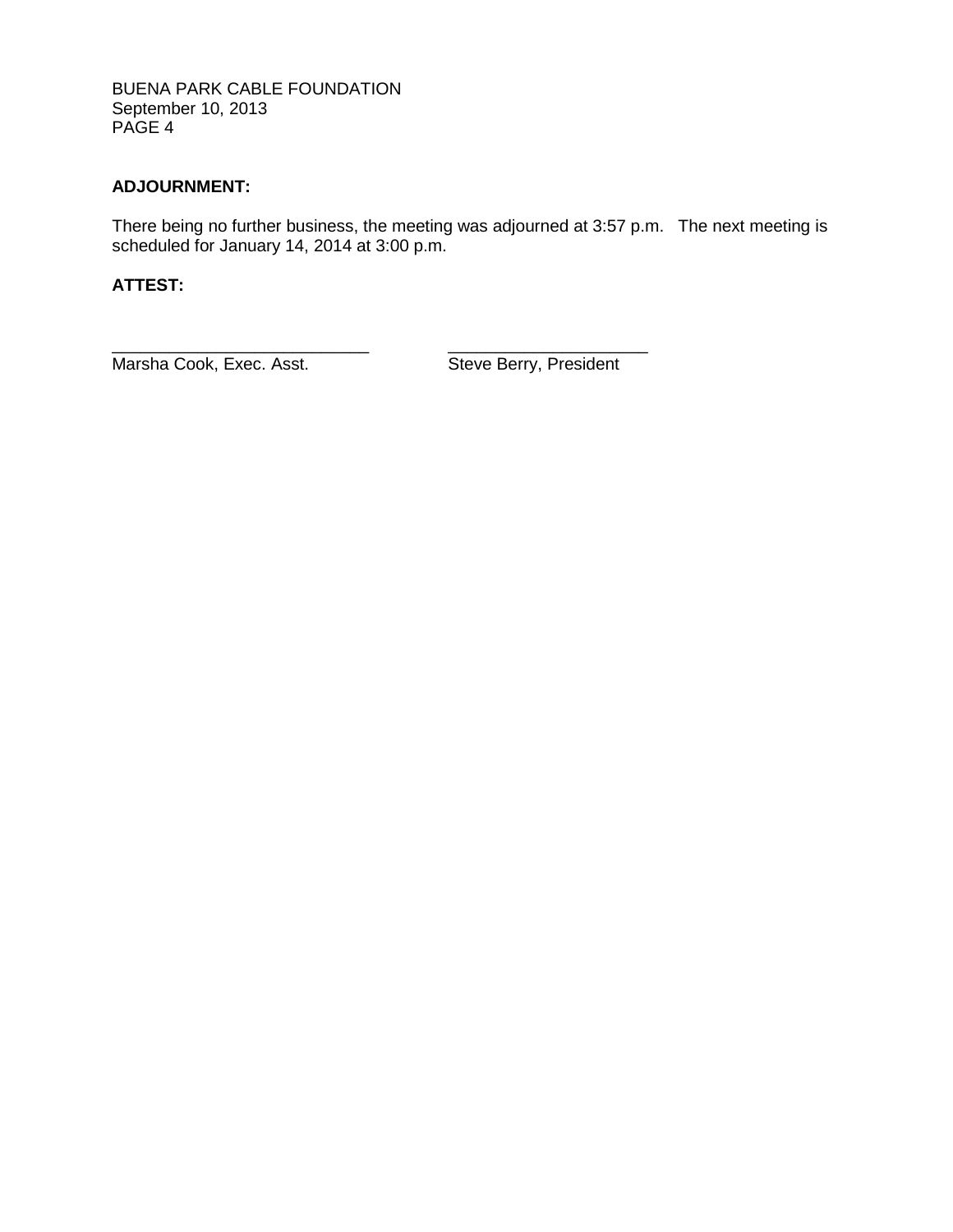#### **CITY OF BUENA PARK FOUNDATION CHECK REGISTER For FY 2013-2014**

| Date     | <b>Vendor</b>                 | <b>Description</b>                                                             | Invoice #            | Check # | <b>Amount</b> |
|----------|-------------------------------|--------------------------------------------------------------------------------|----------------------|---------|---------------|
| 9/4/13   | Cirene Mercado                | Ribbon Cutting Titanic & Body Exhibit, Ribbon Cutting Senior Activity Center   | 0117                 | 6389    | 400.00        |
| 9/4/13   | Vista Media Services          | Super Senior Saturday-Resource Fair                                            | 300-13               | 6390    | 850.00        |
| 9/11/13  | Jane Cameron                  | September Crime Watch Episodes 1 & 2                                           | B1314-0828           | 6391    | 400.00        |
| 9/11/13  | <b>Mark Cloud</b>             | September Crime Watch Episodes 1 & 2, Council Meetings 08/13 & 08/27           | 9653                 | 6392    | 1,760.00      |
| 9/11/13  | <b>Voided Check</b>           | <b>Voided Check</b>                                                            | <b>Voided Check</b>  | 6393    |               |
| 9/11/13  | <b>Gretchen Morales</b>       | Marketing Assistance BP TV for August 2013                                     | 083113               | 6394    | 261.12        |
| 9/20/13  | James Bass                    | Buena Park Cable Foundation Meeting on September 10, 2013                      | Sept. 10, 2013       | 6395    | 100.00        |
| 9/20/13  | Art Brown                     | Buena Park Cable Foundation Meeting on September 10, 2013                      | Sept. 10, 2013       | 6396    | 100.00        |
| 9/20/13  | Don Harbert                   | Buena Park Cable Foundation Meeting on September 10, 2013                      | Sept. 10, 2013       | 6397    | 100.00        |
| 9/20/13  | <b>Fred Smith</b>             | Buena Park Cable Foundation Meeting on September 10, 2013                      | Sept. 10, 2013       | 6398    | 100.00        |
| 10/1/13  | <b>Mark Cloud</b>             | Buena Park Library, Fall Edition                                               | 9656                 | 6399    | 850.00        |
| 10/1/13  | Time Warner                   | Cable Service for October                                                      | October-13           | 6400    | 78.52         |
| 10/9/13  | <b>Cloud Productions</b>      | October Crime Watch Episodes A & B, Council Meetings 09/10 & 09/20             | 9657                 | 6401    | 1,760.00      |
| 10/9/13  | Vista Media Services          | Adopt-A-Pet Show 24 - Oct. - Nov. 2013, Buena Park Today Fall 2013             | 301-12 & 302-13      | 6402    | 1,700.00      |
| 10/17/13 | Cirene Mercado                | Field Reporting/Interviews - Virtual News Room & The Mayor's Show              | 0119                 | 6403    | 400.00        |
| 10/17/13 | Vista Media Services          | The Mayor's Show Fall 2013                                                     | 302-13               | 6404    | 850.00        |
| 10/22/13 | Vista Media Services          | Ground Breaking/Ribbon Cutting at Premier Chevrolet & Zion Market              | 304-13               | 6405    | 850.00        |
| 11/6/13  | City of Buena Park            | Cable Service For September, SCAN NATOA Dues, DVD's                            | 5./362436/362958     | 6406    | 180.11        |
| 11/6/13  | <b>Mark Cloud</b>             | November Crime Watch Episodes 1 & 2, Council Meetings 10/08 & 10/22            | 9661                 | 6407    | 2,075.00      |
|          |                               | Community Church Service, Chamber MIC Repair/CC Update                         |                      |         |               |
| 11/6/13  | Jane Cameron                  | October Crime Watch Episodes 1 & 2, November Crime Watch Episode 1             | B1314-1026           | 6408    | 600.00        |
| 11/6/13  | <b>Gretchen Morales</b>       | Marketing Assistance BP TV for September 2013                                  | 093013               | 6409    | 261.12        |
| 11/6/13  | <b>Time Warner</b>            | Cable Service for November                                                     | <b>NOV-13</b>        | 6410    | 78.52         |
| 11/13/13 | Department of Treasury        | 2012-13 Taxes                                                                  | <b>NOV-13</b>        | 6411    | 1.00          |
| 11/13/13 | <b>Franchise Tax Board</b>    | 2012-13 Filing Fee                                                             | <b>NOV-13</b>        | 6412    | 10.00         |
| 11/13/13 | Registry of Charitable Trusts | 2012-13 Registration Renewal Fee                                               | <b>NOV-13</b>        | 6413    | 50.00         |
| 11/13/13 | Badawi & Associates           | Audit of Foundation's Financial Statements for Year Ending June 30, 2013       | 1086                 | 6414    | 1,304.10      |
| 11/13/13 | <b>Gretchen Morales</b>       | Marketing Assistance BP TV for October 2013                                    | 103113               | 6415    | 261.12        |
| 11/13/13 | Vista Media Services          | Senior Activities 2013 - Buena Park Sr. Activity Center, 57th Annual Silverado | 305-12/306-13/307-13 | 6416    | 2,550.00      |
|          |                               | Days Production, Buena Park Youth Theatre Production of Seussical              |                      |         |               |
| 12/3/13  | <b>Mark Cloud</b>             | 2013 Mayor's Prayer Breakfast                                                  | 9665                 | 6417    | 700.00        |
| 12/3/13  | Cirene Mercado                | Field Reporting/Interviews - Silverado Days                                    | 0120                 | 6418    | 200.00        |
| 12/3/13  | <b>Time Warner</b>            | Cable Service for December                                                     | <b>DEC-13</b>        | 6419    | 78.52         |
| 12/3/13  | Vista Media Services          | 2013 Mayor's Prayer Breakfast, Buena Park Goes to College                      | 308-13/309-13        | 6420    | 1,000.00      |
| 12/13/13 | Jane Cameron                  | November Crime Watch #2, December Crime Watch #1                               | B1314-1206           | 6421    | 400.00        |
| 12/13/13 | <b>Mark Cloud</b>             | December Crime Watch Episodes 1 & 2, Council Meetings 11/12 & 11/26            | 9666                 | 6422    | 1,720.00      |
| 12/13/13 | <b>Gretchen Morales</b>       | Marketing Assistance BP TV for November 2013                                   | 113013               | 6423    | 261.12        |
| 12/13/13 | Vista Media Services          | Adopt-A-Pet Show 25 - Dec. - Jan. 2013                                         | 310-13/311-13        | 6424    | 1,700.00      |
| 12/17/13 | <b>Mark Cloud</b>             | Exhibiting Artist Evelyn Alu, Council Meeting 12/10                            | 9669                 | 6425    | 1,010.00      |
| 12/17/13 | Cirene Mercado                | Buena Park Goes to College, Christmas Tree Lighting                            | 121                  | 6426    | 400.00        |
| 12/17/13 | <b>Gretchen Morales</b>       | Marketing Assistance BP TV for December 2013                                   | 123113               | 6427    | 261.12        |
| 12/17/13 | Vista Media Services          | 43rd Candy Caneland & Craft Faire, Illumination Decorations 2013               | 312-13/313-13        | 6428    | 1,700.00      |
|          |                               |                                                                                |                      |         |               |

Total September Thru December 27,361.37